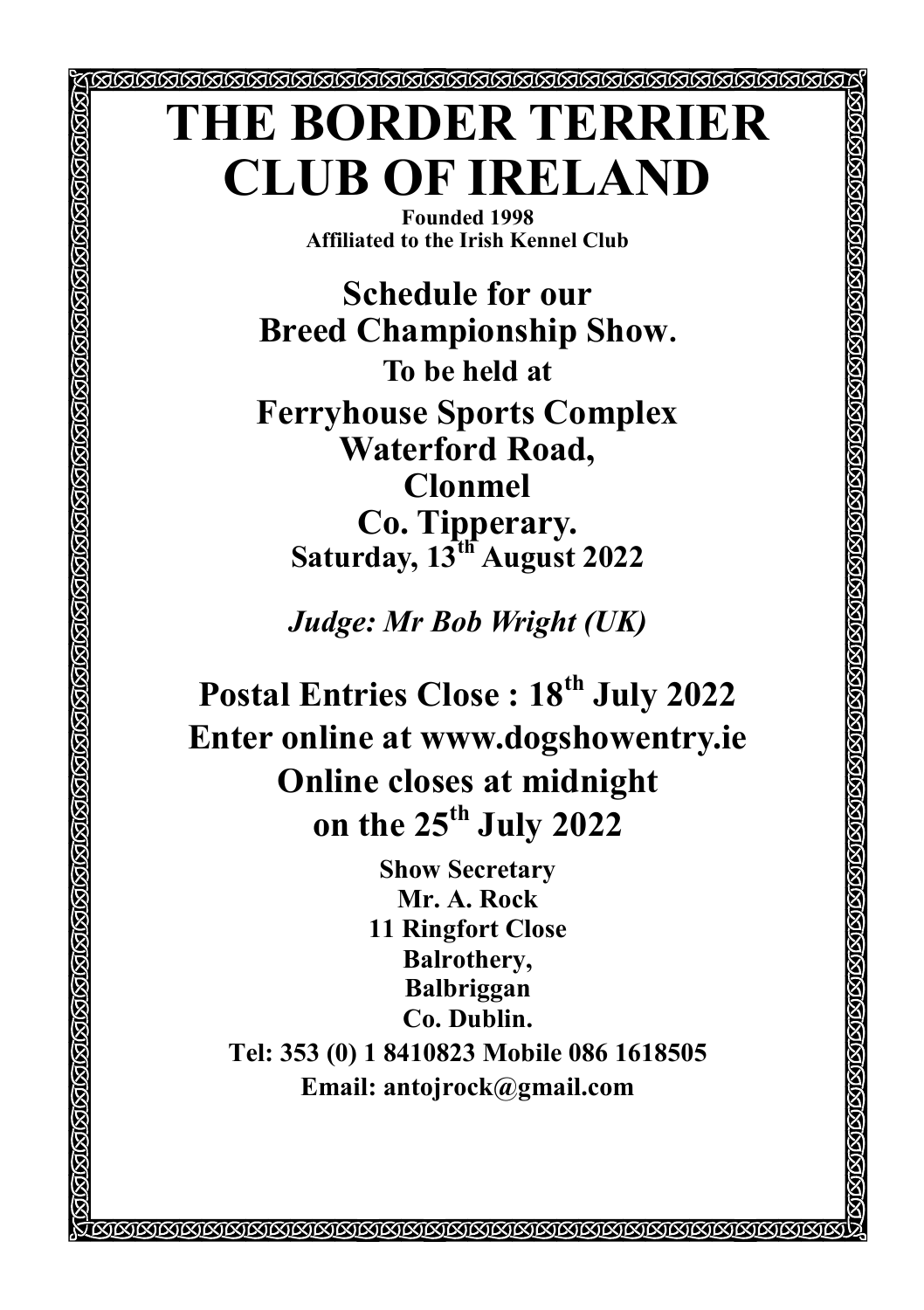### **2022 Committee**

#### **Committee**

Mr. E. Armstrong, Mrs. M. Armstrong, Mrs. M. Holmes, Anne Taylor, Anthony Rock, Ms. M. Kennedy, Mrs. A. Geraghty, Ms. A. Stewart

**Guarantors to the IKC**

Mrs. A. Geraghty, Mrs. A. Taylor, Mr. A. Rock, Ms. N. Eccles.

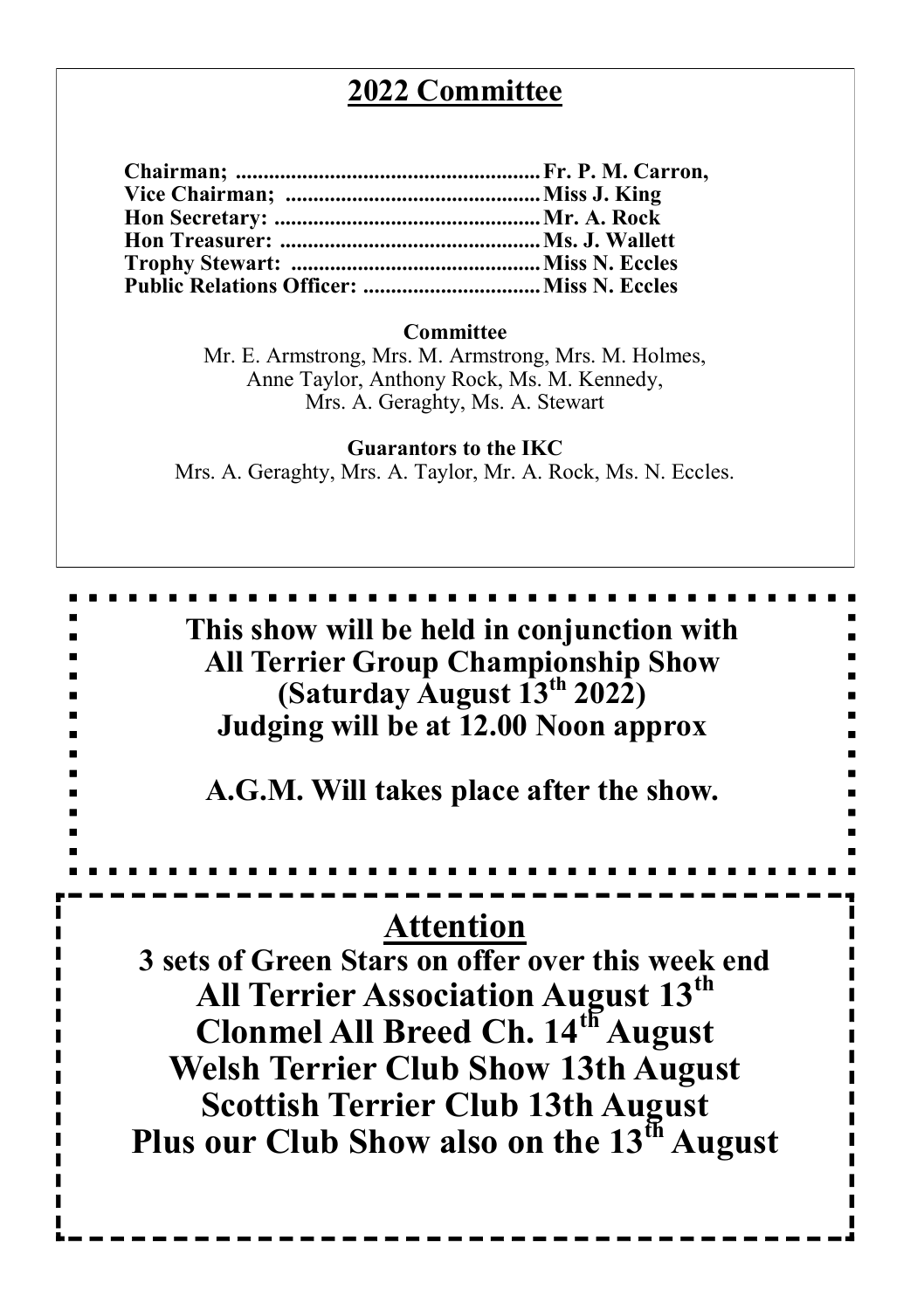

**Rosettes for all dogs placed from 1st to 4 th in each class.**



*PERPETUAL TROPHIES ARE ON OFFER TO ALL WHO ARE PAID UP MEMBERS OF THE BORDER TERRIER CLUB* 

*OF IRELAND.*

*All trophies must be signed for and must not leave the jurisdiction of the I.K.C.*

*Once again The Border Terrier Club of Ireland would like to thank their sponsors for their generosity and continued support.*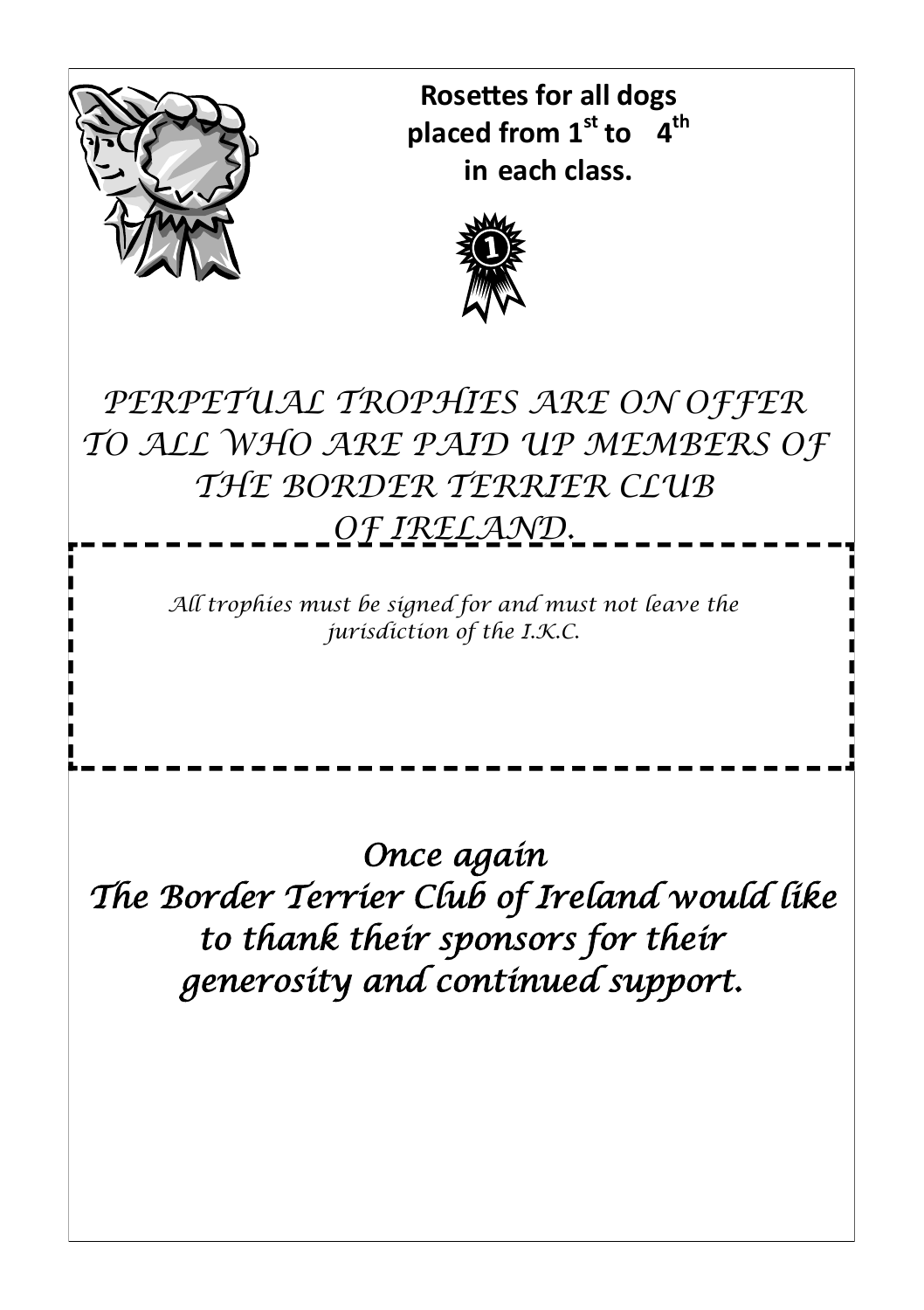### **CLASSIFICATION**

**Dogs:**  Puppy Junior Intermediate Adult Open Champion Veteran **Bitches:** 

#### Baby Puppy Puppy Junior Intermediate Adult Open Champion Veteran

#### **CLASS DEFINITIONS (The word 'Dog' includes both sexes)**

**BABY PUPPY CLASS** is for dogs over the age of four months and under the age of six months on the first day of the show.

**A Puppy Class** is confined to dogs over six and under twelve calendar months of age on the first day of the Show computed from and inclusive of the date of its birth.

**A Junior Class** is for dogs between 9 and 18 calendar months of age on the first day of the Show, computed from and inclusive of the date of its birth.

**An Intermediate Class** is for dogs between 15 and 24 calendar months of age on the first day of the Show, computed from and inclusive of the date of its birth.

**An Adult Class** is for dogs between 24 and 36 calendar months of age on the first day of the Show.

**An Open Class** is for dogs over 15 months of age on the first day of the Show, computed from and inclusive of the date of its birth.

**A Champions Class** is for dogs who have gained the Title of Champion under Irish Kennel Club Rules or under a recognised Kennel Authority **confirmed by the date of closing of entries**.\*\*\*\*

**A Veteran Class** is for dogs over eight years of age on the first day of the Show, computed from and inclusive of the date of its birth**.)**

.\*\*\*\* **Please Note: A Veteran Dog who is a Champion may enter in either Veteran or Champion Class but not both.\*\***

**N.B.: A Dog or Bitch may be entered in ONE BREED CLASS ONLY (No double entries)**

**.NOTE: New Rule,** Dogs under six months old may not be shown , except at Breed Club Shows where Baby Puppy Classes are scheduled.

Dogs entered in these classes may not compete for any other award.

**Dogs under the age of six months** are not allowed into the show grounds. (excepting the above) Dogs entered in restricted classes must also be entered in one of the Standard Classes for the breed. All dogs entered must be registered or transferred at the **Irish Kennel Club in the name of the Exhibitor.**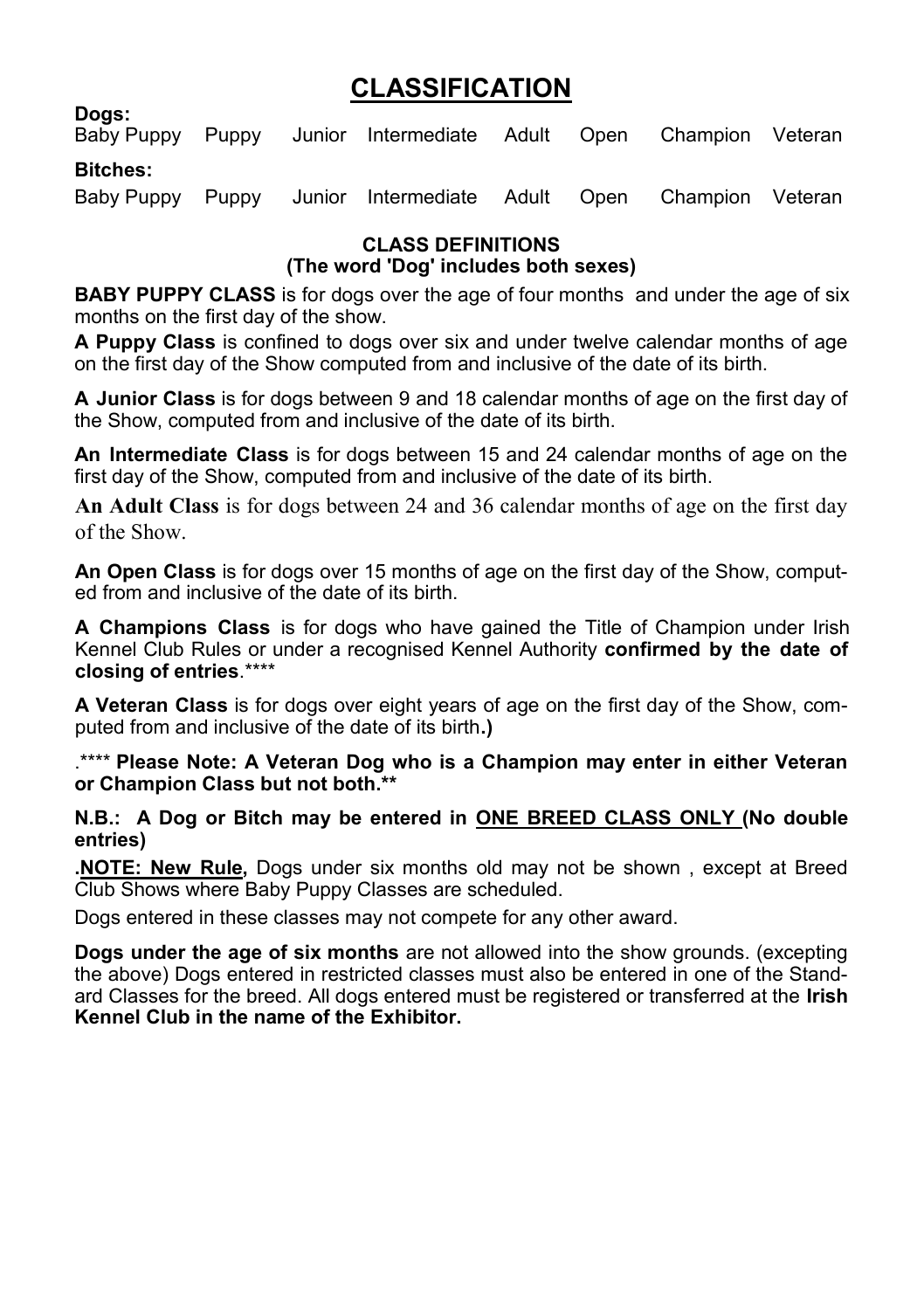| The All Terrier Group Championship Show<br>Saturday 13 <sup>th</sup> August 2022<br><b>Ferryhouse Sports Complex</b> |  |
|----------------------------------------------------------------------------------------------------------------------|--|
| <b>Waterford Road,</b><br><b>Clonmel</b><br>Co. Tipperary.                                                           |  |
| <b>Enquiries to the secretary:</b><br><b>Mrs. Nikki Sinclair</b><br><b>Email:</b> nikkisinny@icloud.com              |  |
|                                                                                                                      |  |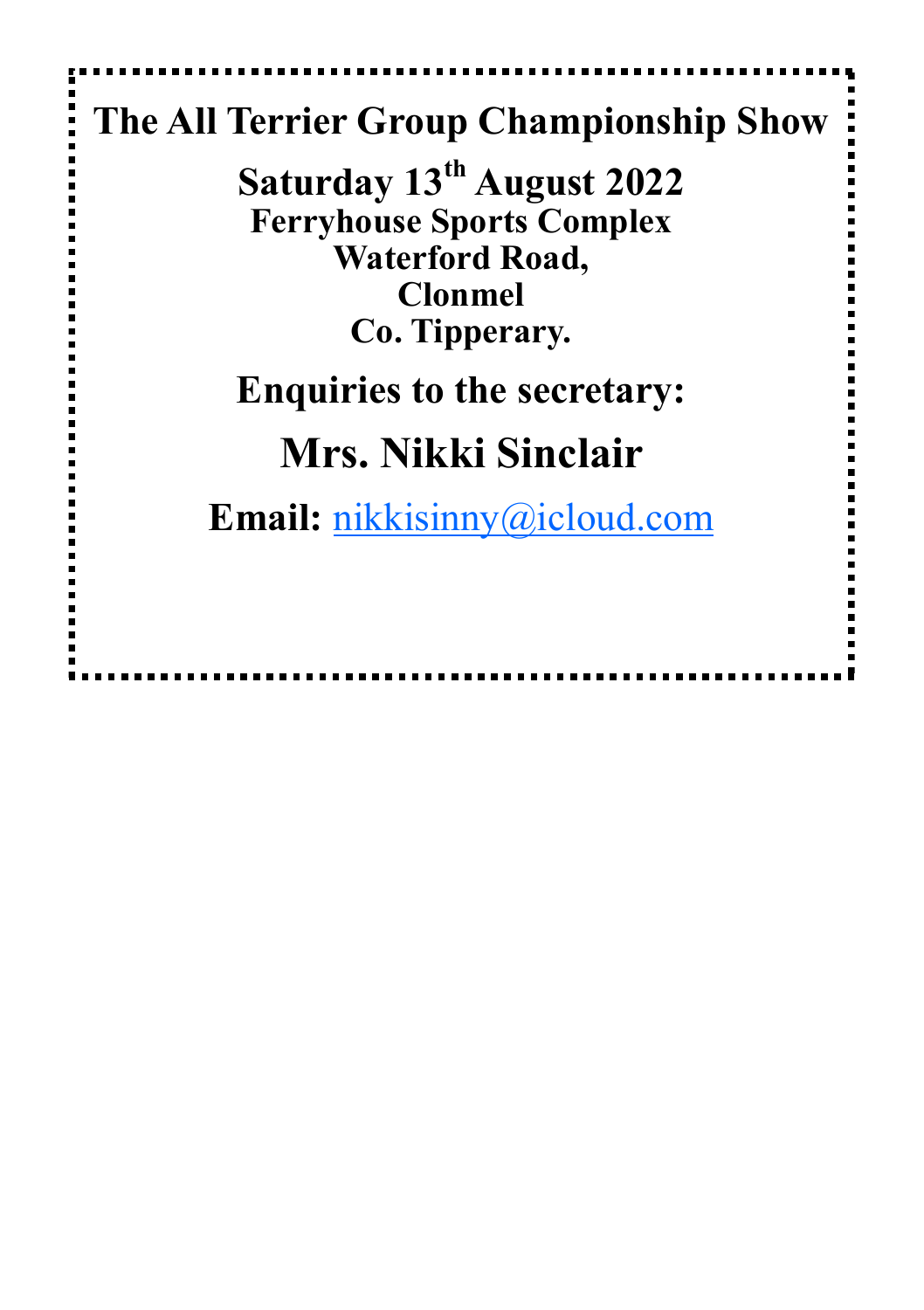# Irish Kennel Club Sportsmen

Sportsmen respect the history, traditions and integrity of the sport of purebred dogs.

Sportsmen commit themselves to values of fair play, honesty, cour- tesy, and vigorous competition, as well as winning and losing with grace.

Sportsmen refuse to compromise their commitment and obligation to the sport of purebred dogs by injecting personal advantage or consideration into their decisions or behaviour.

The sportsman judge judges only on the merits of the dogs and considers no other factors.

The sportsman judge or exhibitor accepts constructive criticism.

The sportsman exhibitor declines to enter or exhibit under a judge where it might reasonably appear that the judge's placements could be based on something other than the merits of the dogs.

The sportsman exhibitor refuses to compromise the impartiality of a judge.

The sportsman respects the Irish Kennel Clubs bye-laws, rules, regulations and policies governing the sport of purebred dogs.

Sportsmen find that vigorous competition and civility are not inconsistent and are able to appreciate the merit of their competition and the effort of competitors.

Sportsmen welcome, encourage and support newcomers to the sport.

Sportsmen will deal fairly with all those who trade with them.

Sportsmen are willing to share honest and open appraisals of both the strengths and weaknesses of their breeding stock

Sportsmen spurn any opportunity to take personal advantage of positions offered or bestowed upon them.

Sportsmen always consider as paramount the welfare of their dog.

Sportsmen refuse to embarrass the sport, the Irish Kennel Club, or themselves while taking part in the sport

#### **Note: The term sportsman and sportsmen in this context is gender neutral.**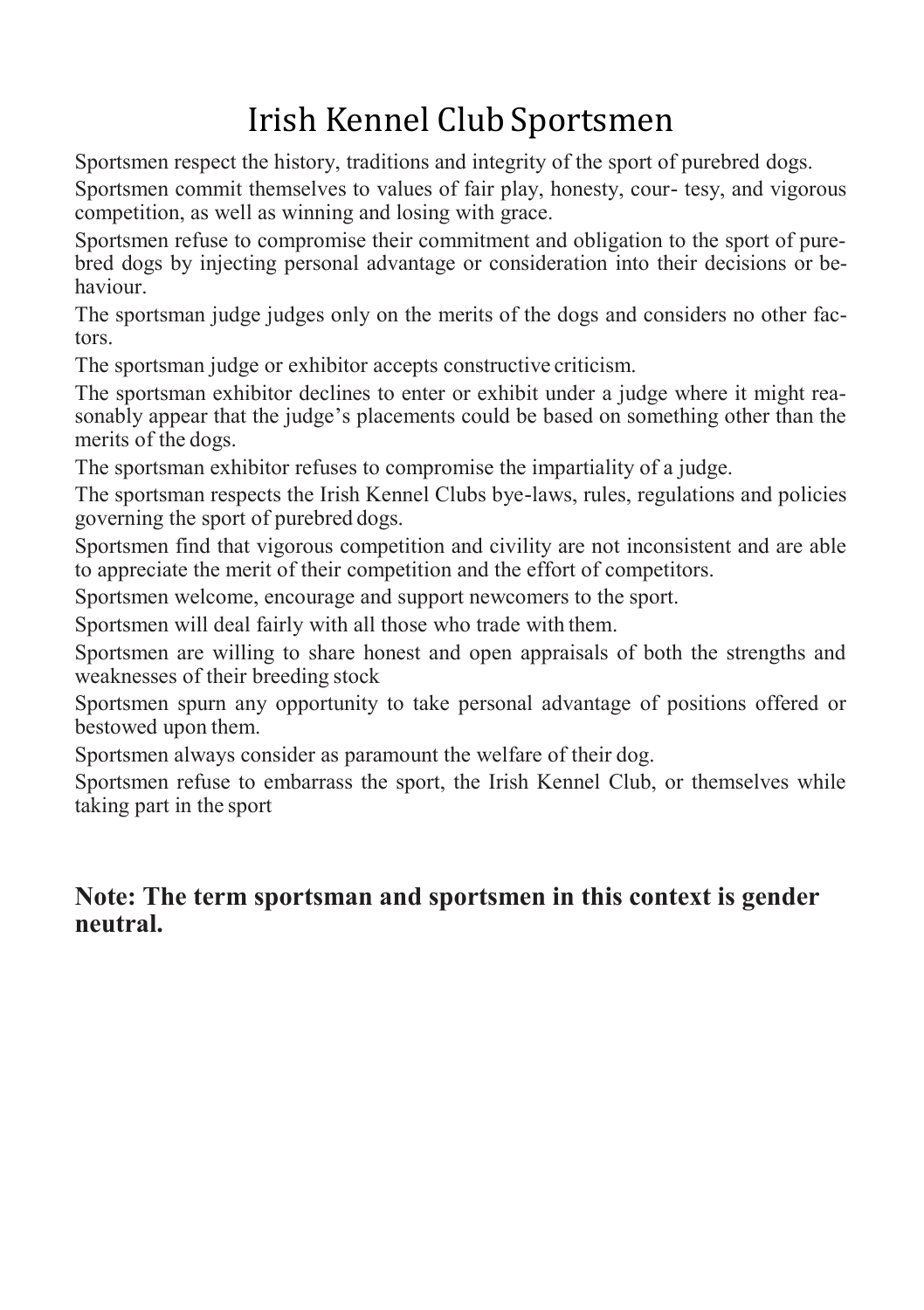### **Show Rules**

- **1. This show** shall be held under the rules of the I.K.C as in force on the day of the schedule. In the following rules the word "dog" will be taken to mean both sexes.
- **2. All dogs** must be registered with the I.K.C Ltd and transferred in the name of the exhibitor before the date of the show.
- **3. The committee** reserves the right to refuse, on reasonable grounds, any entry they may think fit and also to exclude or refuse any person admission to the show.
- **4. The Border Terrier Club of Ireland** will not be responsible for any loss or damage sustained by an exhibitor through accident or otherwise**.**
- **5. The Border Terrier Club of Ireland** will not be responsible for any accident that may occur to any exhibitor or other person attending this show.
- **6 ENTRY FORMS : MISTAKES IN-** The Catalogue will be compiled from the Entry Forms submitted by the Exhibitors, and while every endeavour will be made to have the Forms correctly interpreted, the Border Terrier Club of Ireland cannot accept any responsibility for mistakes which may bring Exhibitors within the purview of the Irish Kennel Club Ltd Rule 15, Sect. 1, or clerical mistakes that may occur during the compilation.
- **7. Visitors** are requested not to handle the dogs sent or brought for exhibition to this show.
- **8. The Border Terrier Club of Ireland** will not be responsible for the entire or partial loss or detention of or damage to or injury to or by any dog or dogs or any property belonging to exhibitors or other visitors to this show and it is on this understanding that entries shall be received.
- **9. Exhibitor Ring Numbers** will not be sent, but will be supplied at the show.
- **10. As every exhibitor** is deemed to be fully acquainted with the rules and regulations of the I.K.C Ltd. It is advisable to procure a copy of same.
- 11) **Parents** are warned that they are fully responsible for their children's actions and behaviour at the show.

#### **Please Note:**

Postal Entries will be received no later than

#### **18th July 2022**

Show opens at 11:00 am Judging commences at 12:00 Noon approx.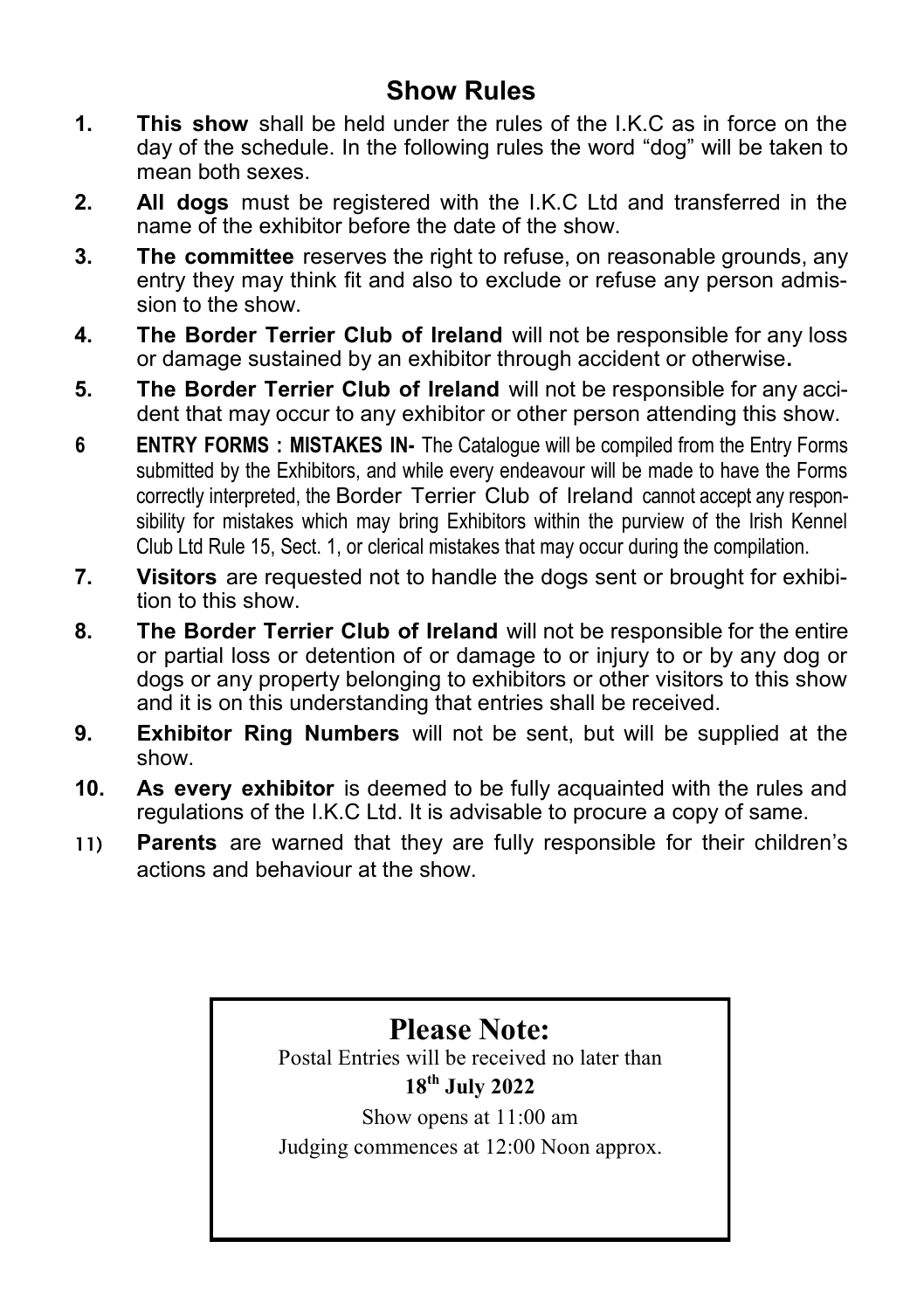**Any person failing to observe any provisions of the code of ethics may be dealt with under the disciplinary rule of the Irish Kennel Club**

Effective 01/01/1995

## **Section 1 Rule 7 Regulation**

**Every dog exhibited, or competing at any show, field trial or obedience test must be registered with the Irish Kennel Club Ltd, in the name of the exhibitor or competitor , save in the case of greyhounds duly registered with the Irish Coursing Club and dogs of a non registered breed for which licences have been approved for Obedience, Agility or Working Tests.**

**Failure to comply with the above will result in (a) The dog being disqualified from the event and (b) The exhibitor being fined, the implementation of which shall be a normal office routine.**

**All appeals to the Irish Kennel Club should carry a refundable fee if the appeal is upheld.**